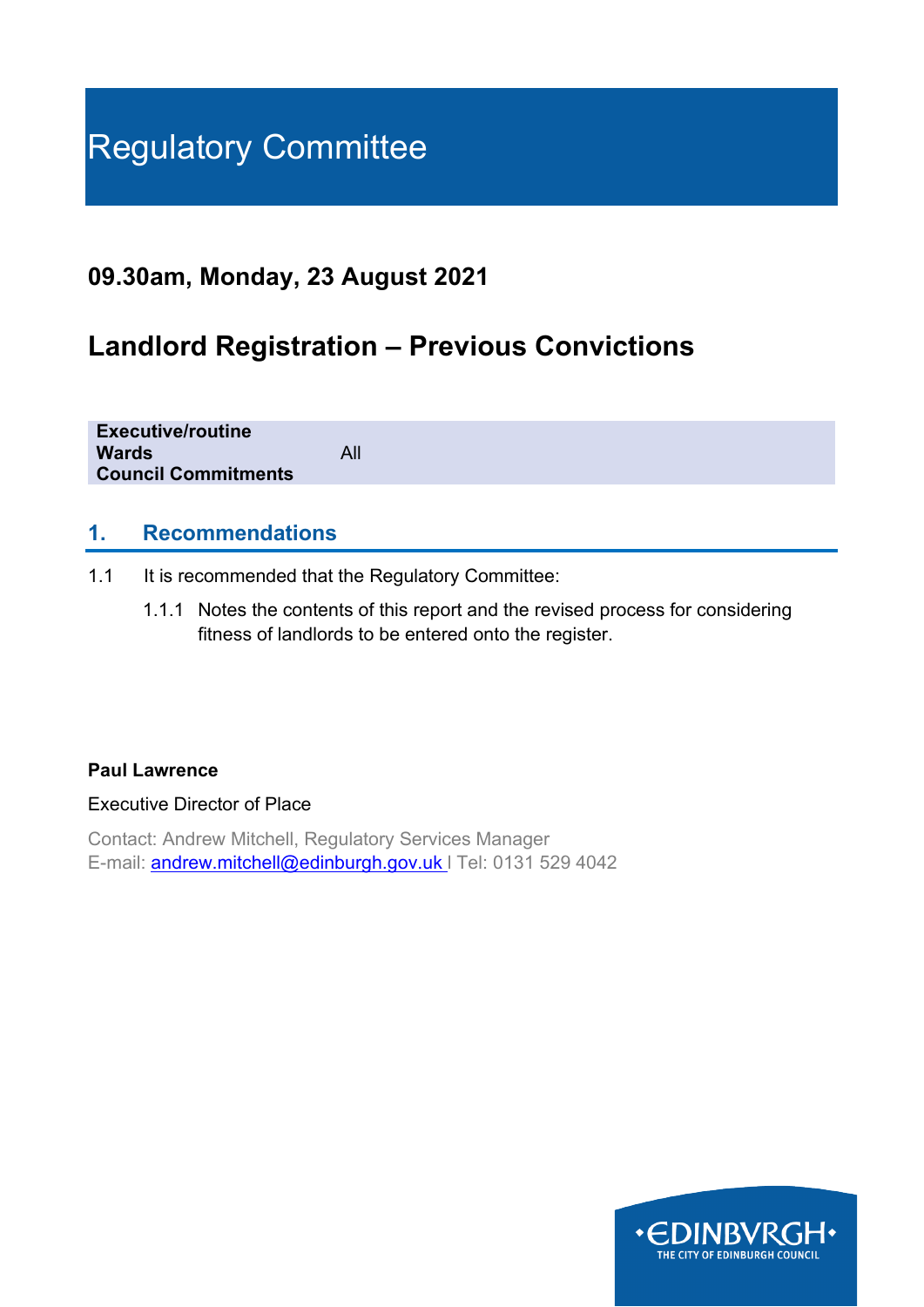Report

## **Landlord Registration – Previous Convictions**

## **2. Executive Summary**

- 2.1 This report briefs members on the process for checking the previous convictions of applicants who wish to be included on the Register of Landlords, and explains that this process differs from standard licence applications
- 2.2 The relevant legislation has changed, meaning that a more limited number of convictions may now be taken into account by the Council when deciding whether a landlord is fit and proper to enter the register.
- 2.3 Members should note that this does not change the existing process for the Committee's consideration of applications.

## **3. Background**

- 3.1 Landlord Registration was introduced in 2006 under the Antisocial Behaviour etc. (Scotland) Act 2004. Subject to some statutory exceptions, it requires landlords of let properties and Houses of Multiple Occupancy to register with their local authority. The registered person is required to be a fit and proper person. The matters to which the local authority must have regard in considering whether a registered landlord is a fit and proper person are laid out in the Antisocial Behaviour etc. (Scotland) Act 2004.
- 3.2 The Act provides that the Committee must have regard to certain material including whether the landlord has contravened any provision of the law relating to housing, or landlord and tenant law. The actions of the landlord in relation to any antisocial behaviour affecting a house which they let or manage must also be taken into account.
- 3.3 As part of the registration process, applicants are asked to disclose relevant criminal convictions. Consideration must be given to any material that shows that the applicant has committed any offence involving:
	- Fraud or other dishonesty;
	- Violence;
	- Drugs;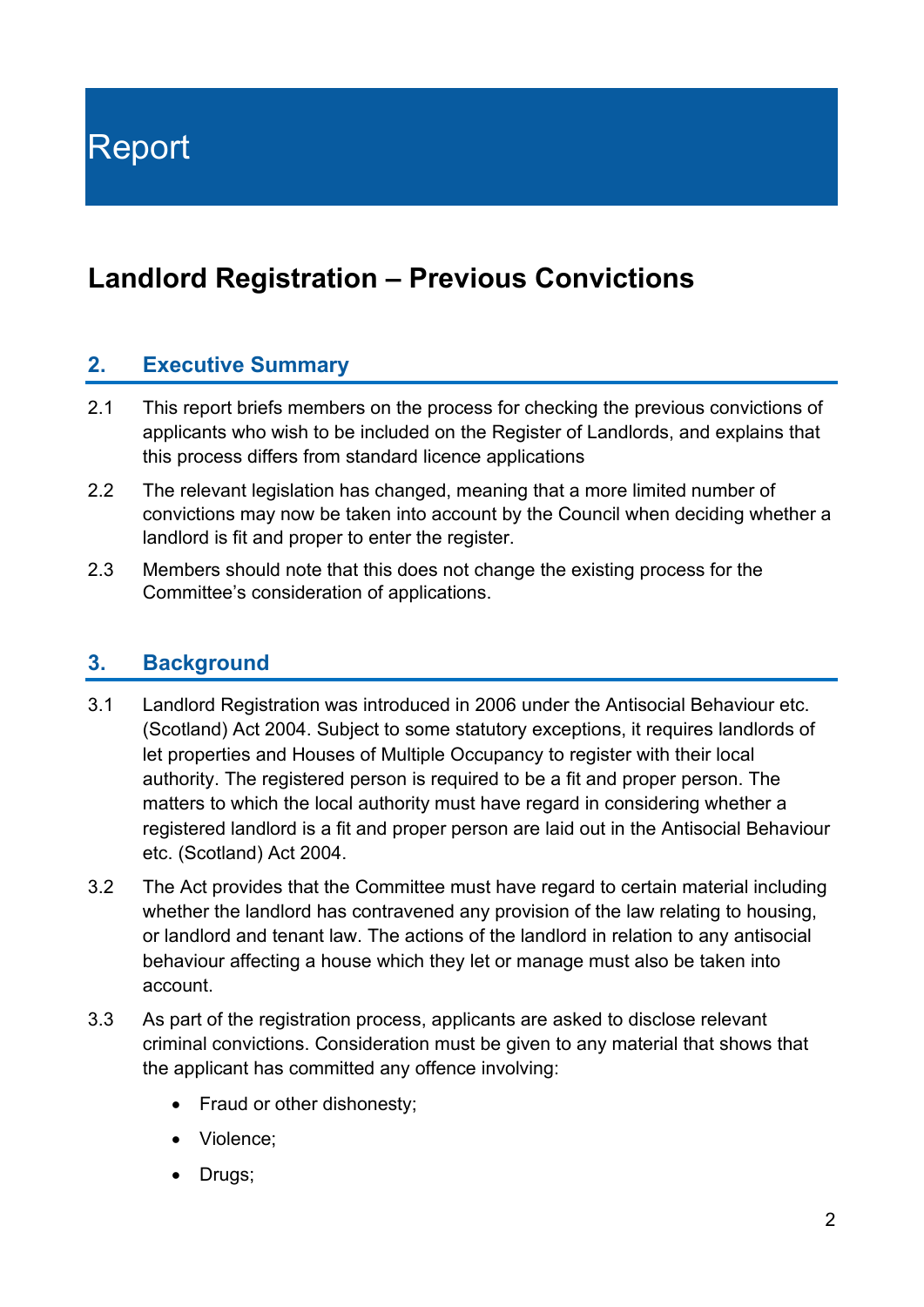- Discrimination;
- Firearms (within the meaning of section 57(1) of the Firearms Act 1968); or that the applicant has
- Committed a sexual offence (within the meaning of section 210A(10) of the Criminal Procedure (Scotland) Act 1995.
- 3.4 The Rehabilitation of Offenders Act 1974 ('the 1974 Act') and associated legislation provide that spent convictions and 'protected spent convictions' may not be referred to.
- 3.5 The 1974 Act provides that if a local authority is satisfied, taking into account relevant considerations such as evidence already before it, that justice cannot be done except by requiring evidence relating to a person's spent convictions then this information may be required and considered. There is an established 'two step' process for determining whether or not such information should be heard. It is generally accepted that this provision could allow such convictions to be taken into consideration.

## **4. Main report**

- 4.1 There are currently 57,484 registered landlords in the city. Over the last year 240 applicants have declared convictions. In the majority of these applications the convictions declared are not relevant to any of the criteria covered within 3.2 and 3.3 of this report, and therefore had no bearing on the applicant's fitness and propriety to be a landlord.
- 4.2 If a landlord declares a conviction the application is assessed by officers within the Directorate, in line with the Antisocial Behaviour etc. (Scotland) Act 2004 and the associated statutory guidance.
	- 4.2.1 Where the offences do not have an impact on the fitness and propriety of the applicant to act as a registered landlord - for example drink driving or other crimes not outlined in 3.4 above - these applications will normally be approved and the landlord entered into the register.
	- 4.2.2 Where the offence/s may have an impact on the fitness and propriety of the applicant to act as a registered landlord - for example assault/drugs/sexual offences - the applications will be assessed by a panel consisting of the Regulatory Managers for Licensing and Trading Standards and Enforcement.
- 4.3 Thereafter for convictions which are relevant the Directorate will request that Police Scotland provides relevant details for Committee consideration. Police Scotland then provides the City of Edinburgh with a letter disclosing the details of the offences that an applicant has been convicted of, provided the convictions are within the disclosure periods set out in the 1974 Act.
- 4.4 After taking the offence/s into consideration, a decision will be made regarding whether or not the application should be granted or alternatively should be brought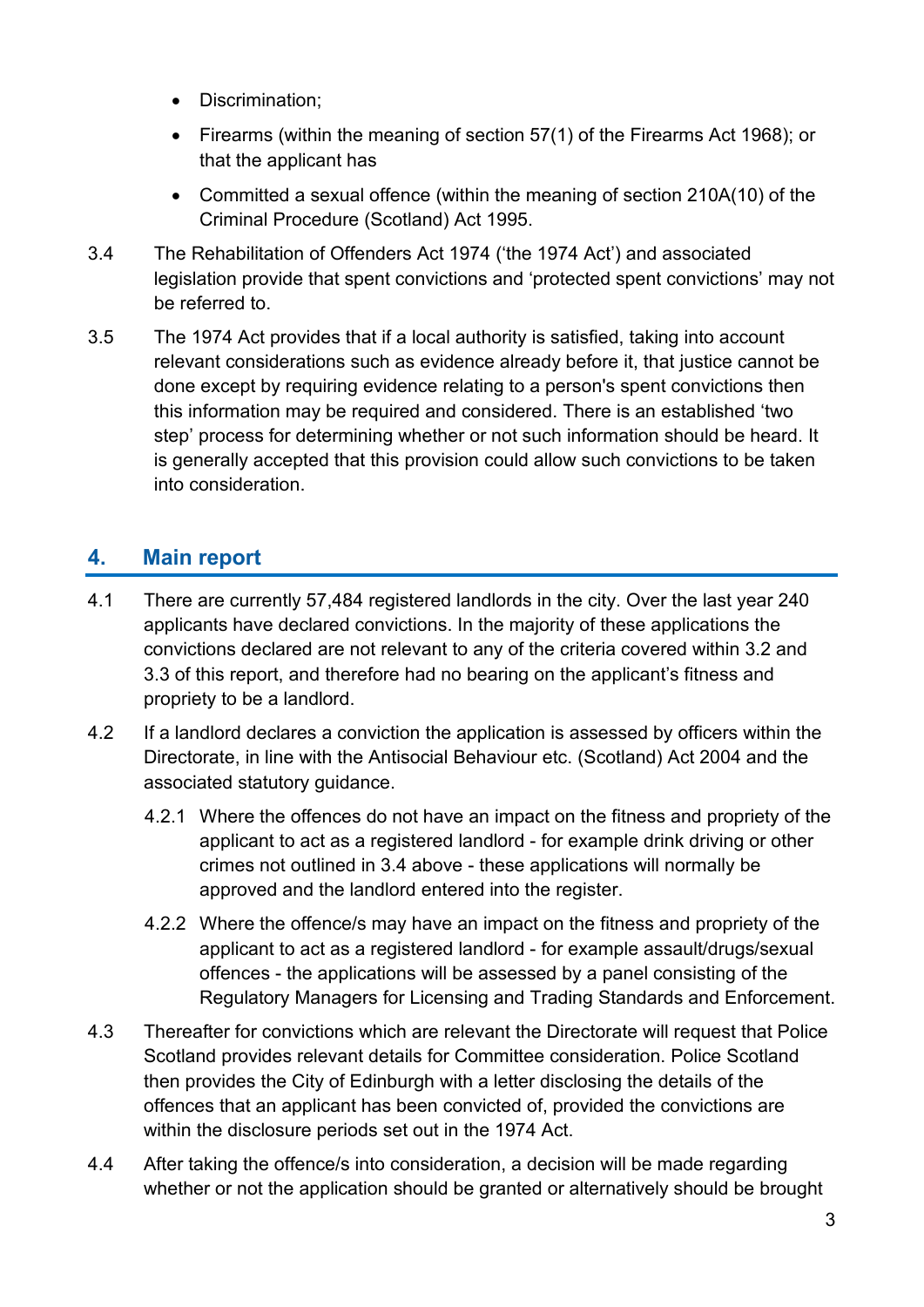before the Licensing Sub-Committee so that it can hear details of the offence/s and hear from Council Officers, Police Scotland and the applicant or their representative. The Committee will then decide whether the applicant is fit and proper to be a registered landlord in Edinburgh.

## **Changes to the legislation**

- 4.5 In November 2020 the disclosure periods for most offences in Scotland were reduced as a result of amendment to the 1974 Act. For example, prior to the change a fine had to be disclosed for up to five years after conviction. As a result of the change a fine must now only be disclosed up to a year after the conviction.
- 4.6 Correspondence from Police Scotland (Appendix 1) confirms that only details of disclosed convictions which fall within the newly reduced disclosure periods may now be supplied to the Council with respect to applications for landlord registration.
- 4.7 Therefore, taking into account the changes to the legislation and the correspondence from Police Scotland, the following process will now be used to determine whether or not to bring an applicant before the Licensing Sub Committee for determination of whether or not the applicant is fit and proper.
	- 4.7.1 An application for landlord registration will generally only be referred to the Licensing Sub Committee where Police Scotland have provided a letter detailing previous convictions upon request;
	- 4.7.2 If an applicant has provided details of a protected spent conviction in error, this information should be disregarded and such applications will not be referred to Committee
	- 4.7.3 If the Council is aware of relevant information from other sources relating to the matters described in 3.2 and 3.3 above, the application may be referred to the Committee.
- 4.8 The Committee and the city's tenants may be reassured that the vast majority of registered landlords have no relevant convictions to disclose, and that often any convictions which do exist have no bearing on the applicant's fitness and propriety to be a landlord. Regardless of convictions, should landlords fail to fulfil their legal responsibilities to their tenants, the Licensing Enforcement team and Police have relevant powers to take appropriate enforcement action. This may include seeking the removal of the landlord from the Register of Landlords.

## **5. Financial impact**

5.1 Any costs implementing policy changes will be contained within the current ringfenced income generated from licence application fees.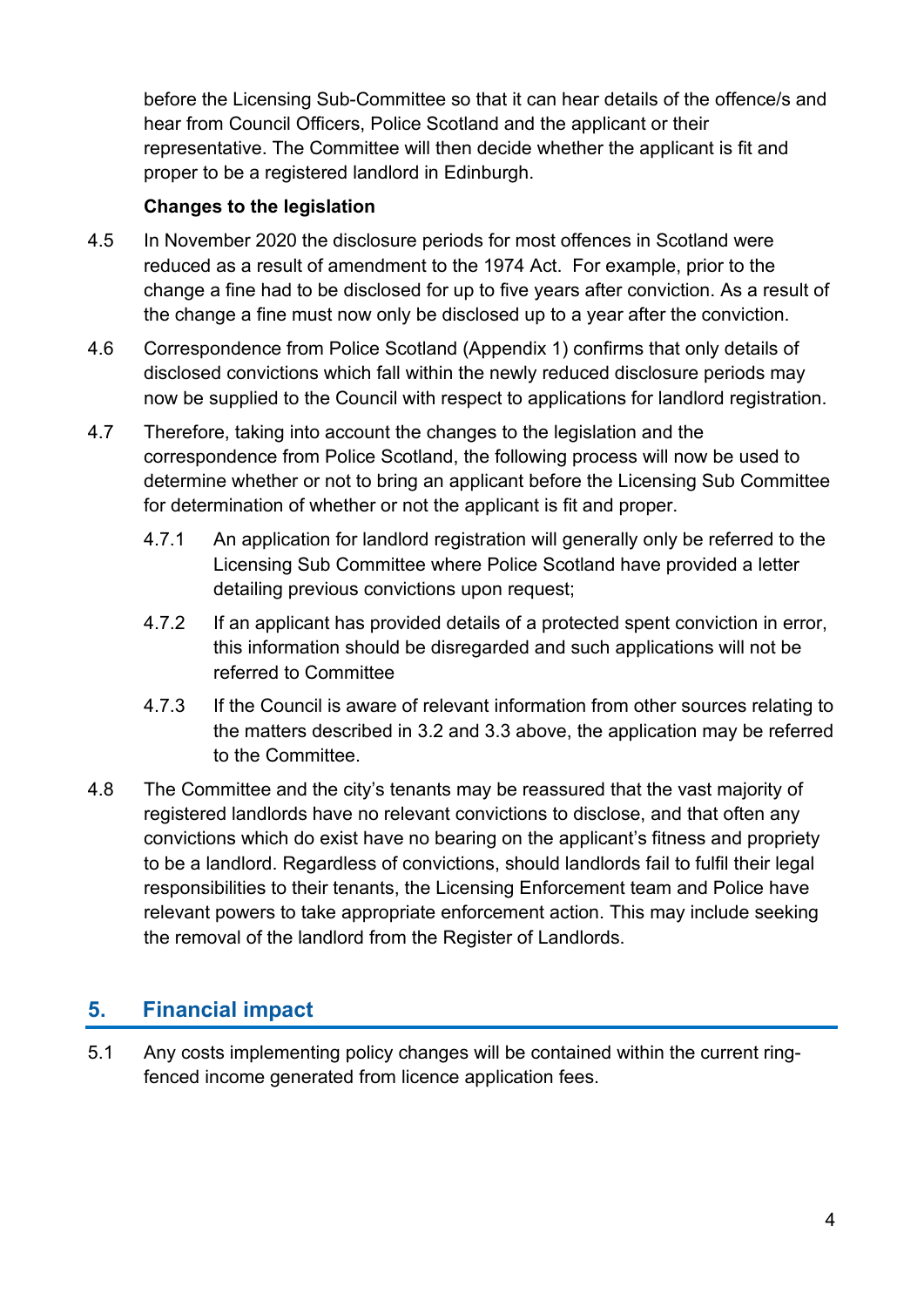## **6. Stakeholder/Community Impact**

- 6.1 The development of policy in respect of the registration of landlords is part of the wider policy-making role for the Council.
- 6.2 The contents and recommendations neither contribute to, nor detract from, the delivery of the three Public Sector Equality Duties.
- 6.3 The contents and recommendations described in this report do not deliver any outcomes relating to the ten areas of rights, nor do they enhance or infringe them.

## **7. Background reading/external references**

7.1 [Landlord registration: Statutory guidance for local authorities](https://www.gov.scot/publications/landlord-registration-statutory-guidance-local-authorities-2017-statutory-guidance-local/)

## **8. Appendices**

8.1 Appendix 1 – Police Scotland Letter dated 4 June 2021: Introduction of the Management of Offenders (Scotland) Act 2019.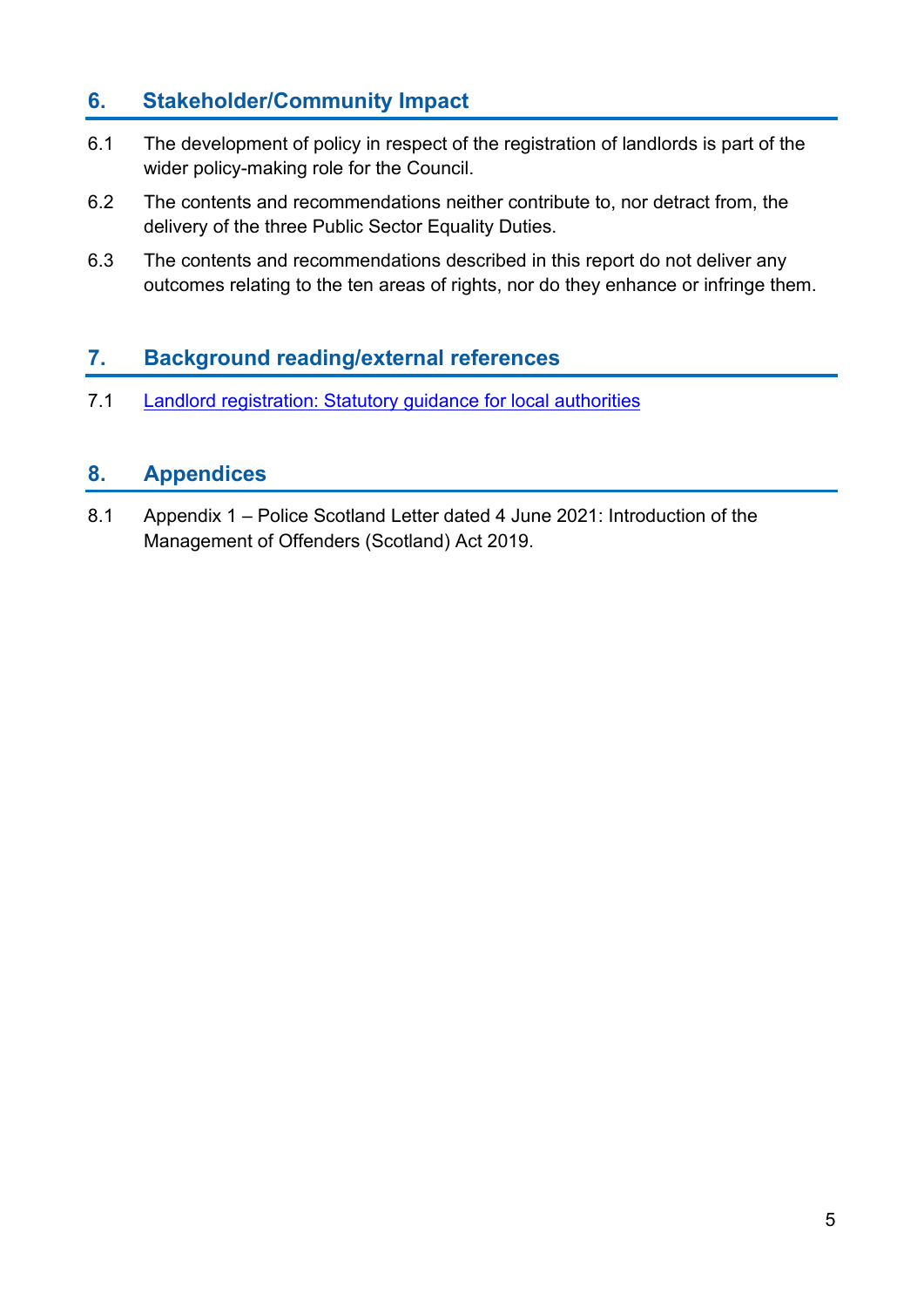**Appendix 1** 04/06/21

Convener Licensing Sub Committee City of Edinburgh Council 249 High Street EDINBURGH EH1 1YJ



Marc Copland Sergeant

Liquor and Civic Licensing St Leonards Police Station 14 St Leonards Street Edinburgh EH8 9QW

Dear Ma'am,

## **INTRODUCTION OF THE MANAGEMENT OF OFFENDER (SCOTLAND) ACT 2019, AND ITS IMPACT ON REHABILITATION OF OFFENDERS ACT 1974 IN RELATION TO MATTERS REGULATED BY LICENSING SUB-COMMITTEE**

#### **Introduction**

The Rehabilitation of Offenders Act 1974 primarily exists to support the rehabilitation into employment of reformed offenders. Following a specified time, which varies according to the disposal administered or sentence passed, convictions become considered 'protected'. This means the person does not require to disclose the conviction on applications for a job, or specifically for the purposes of the Licensing Sub Committee, on an application for a licence. There are however, some exceptions to that, depending on the sentence given, and the type of licence applied for.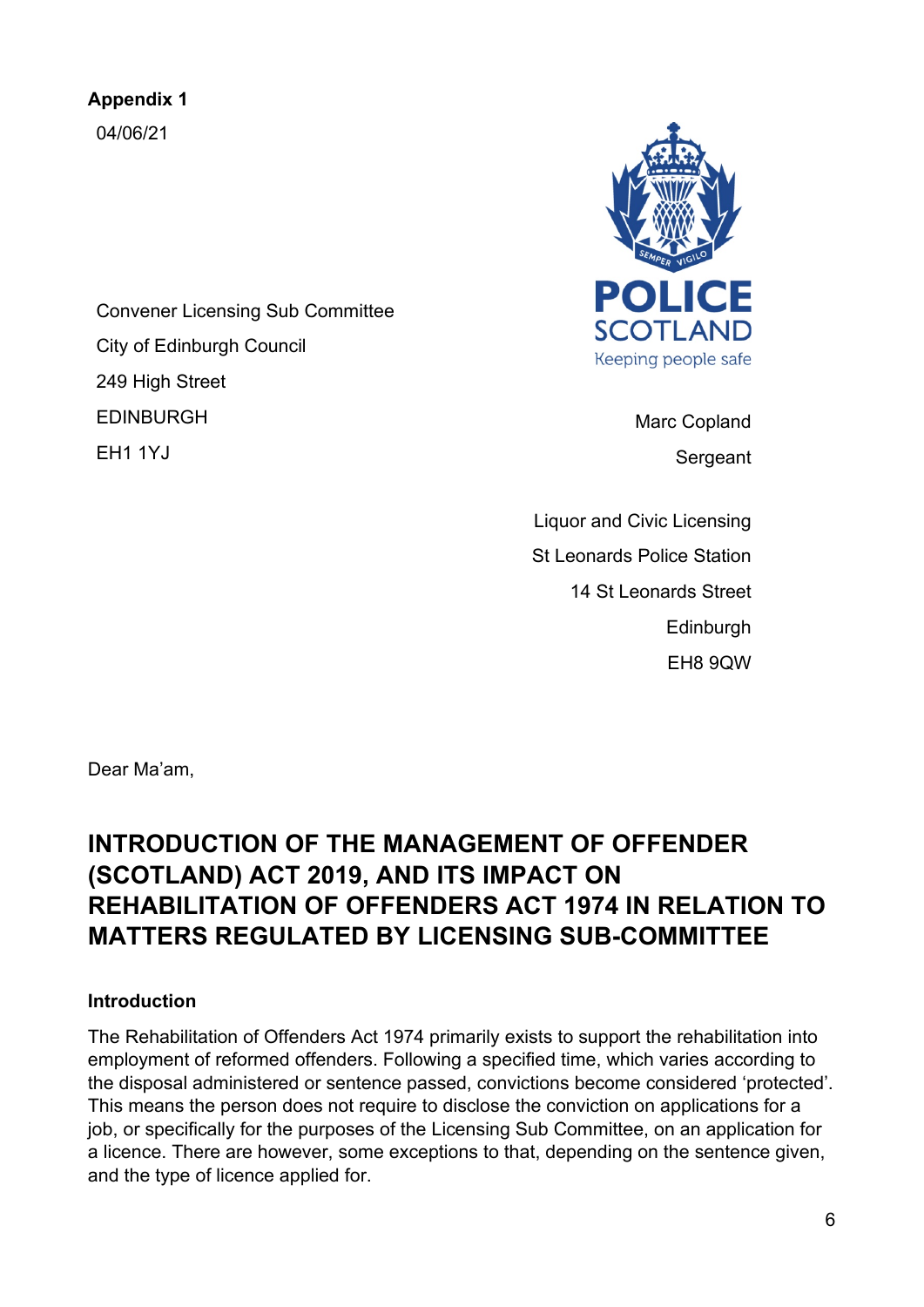The following is provided to members of The Licensing Sub Committee for their information in relation to the legislative measures placed upon Police Scotland when disclosing convictions of applicants and licence holders in order to assist in the Committee's decision as to whether they meet the 'fit and proper person' test.

## **Information**

On 30<sup>th</sup> November 2020, The Management of Offenders (Scotland) Act 2019 amended the Rehabilitation of Offenders Act 1974 to reduce disclosure periods for the vast majority of sentences issued by courts in Scotland, in order to assist convicted persons, who do not re-offend, to move on with their lives as if the conviction did not exist. This is considered a 'protected conviction'. The tables below illustrate the new disclosure periods for sentences issued in Scotland.

| Sentence/disposal                                                                                                                                           | <b>Rehabilitation period for adults</b><br>(aged 18 and over when<br>convicted) from end of<br>sentence including licence<br>period | <b>Rehabilitation period for</b><br>young people (aged under 18<br>when convicted) from end of<br>sentence including licence<br>period |
|-------------------------------------------------------------------------------------------------------------------------------------------------------------|-------------------------------------------------------------------------------------------------------------------------------------|----------------------------------------------------------------------------------------------------------------------------------------|
| Community order or youth<br>rehabilitation order+                                                                                                           | Total length of order plus 1<br>year                                                                                                | Total length of order plus 6<br>months                                                                                                 |
| Prison sentence or detention<br>in a young offender institution<br>for 6 months or less                                                                     | Total length of sentence<br>(including licence period) plus<br>2 years                                                              | Total length of sentence<br>(including licence period) plus<br>18 months                                                               |
| Prison sentence or detention<br>in a young offender institution<br>for over 6 months and up to<br>and including 30 months (21/2<br>years)                   | Total length of sentence<br>(including licence period) plus<br>4 years                                                              | Total length of sentence<br>(including licence period) plus<br>2 years                                                                 |
| Prison sentence or detention<br>in a young offender institution<br>for over 30 months $(2\frac{1}{2})$<br>years) and up to 48 months<br>$(4 \text{ years})$ | Total length of sentence<br>(including licence period) plus<br>7 years                                                              | Total length of sentence<br>(including licence period) plus<br>31/ <sub>2</sub> years                                                  |
| Imprisonment or detention in<br>a young offender institution                                                                                                | Never spent                                                                                                                         | Never spent                                                                                                                            |

#### **Table A: Rehabilitation periods for custodial sentences and community sentences**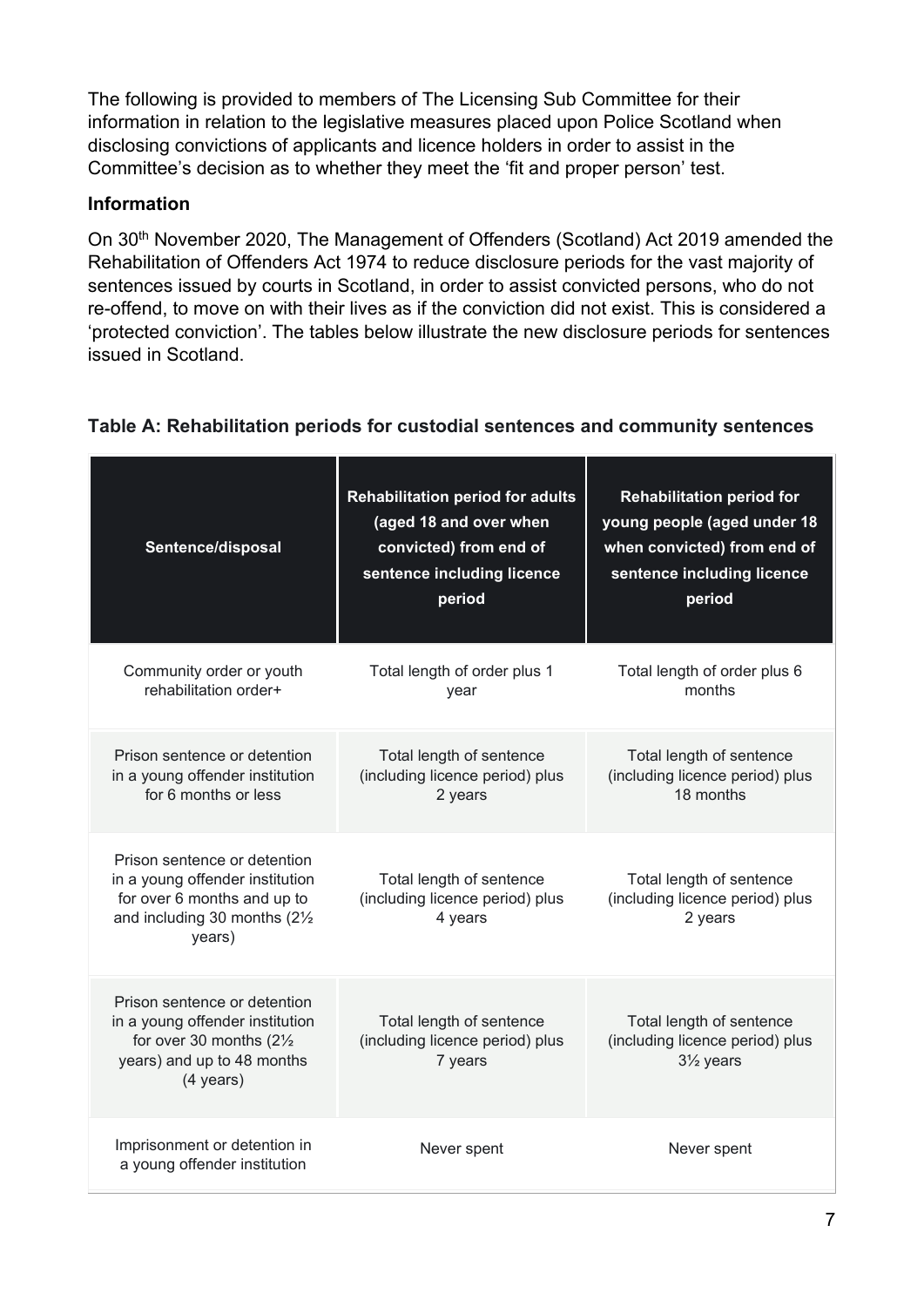| Sentence/disposal                                                  | <b>Rehabilitation period for adults</b><br>(aged 18 and over when<br>convicted) from end of<br>sentence including licence<br>period | <b>Rehabilitation period for</b><br>young people (aged under 18<br>when convicted) from end of<br>sentence including licence<br>period |
|--------------------------------------------------------------------|-------------------------------------------------------------------------------------------------------------------------------------|----------------------------------------------------------------------------------------------------------------------------------------|
| for over 48 months (4 years)<br>or a public protection<br>sentence |                                                                                                                                     |                                                                                                                                        |

(NACRO, 2021)

## **Table B: Rehabilitation periods which do not have buffer periods so start from the date of conviction**

| Sentence/disposal                                 | <b>Rehabilitation period for adults</b><br>(aged 18 or over at the time of<br>conviction or at the time the<br>disposal is administered) | <b>Rehabilitation period for</b><br>young people (aged under<br>18 at the time of conviction<br>or at the time the disposal<br>is administered) |
|---------------------------------------------------|------------------------------------------------------------------------------------------------------------------------------------------|-------------------------------------------------------------------------------------------------------------------------------------------------|
| Simple caution/youth caution++                    | Spent immediately                                                                                                                        | Spent immediately                                                                                                                               |
| Conditional caution/ youth<br>conditional caution | 3 months or when caution<br>ceases to have effect if earlier                                                                             | 3 months or when caution<br>ceases to have effect if<br>earlier                                                                                 |
| Absolute discharge                                | Spent immediately                                                                                                                        | Spent immediately                                                                                                                               |
| Bind over                                         | At the end of the order                                                                                                                  | At the end of the order                                                                                                                         |
| Conditional discharge order                       | At the end of the order                                                                                                                  | At the end of the order                                                                                                                         |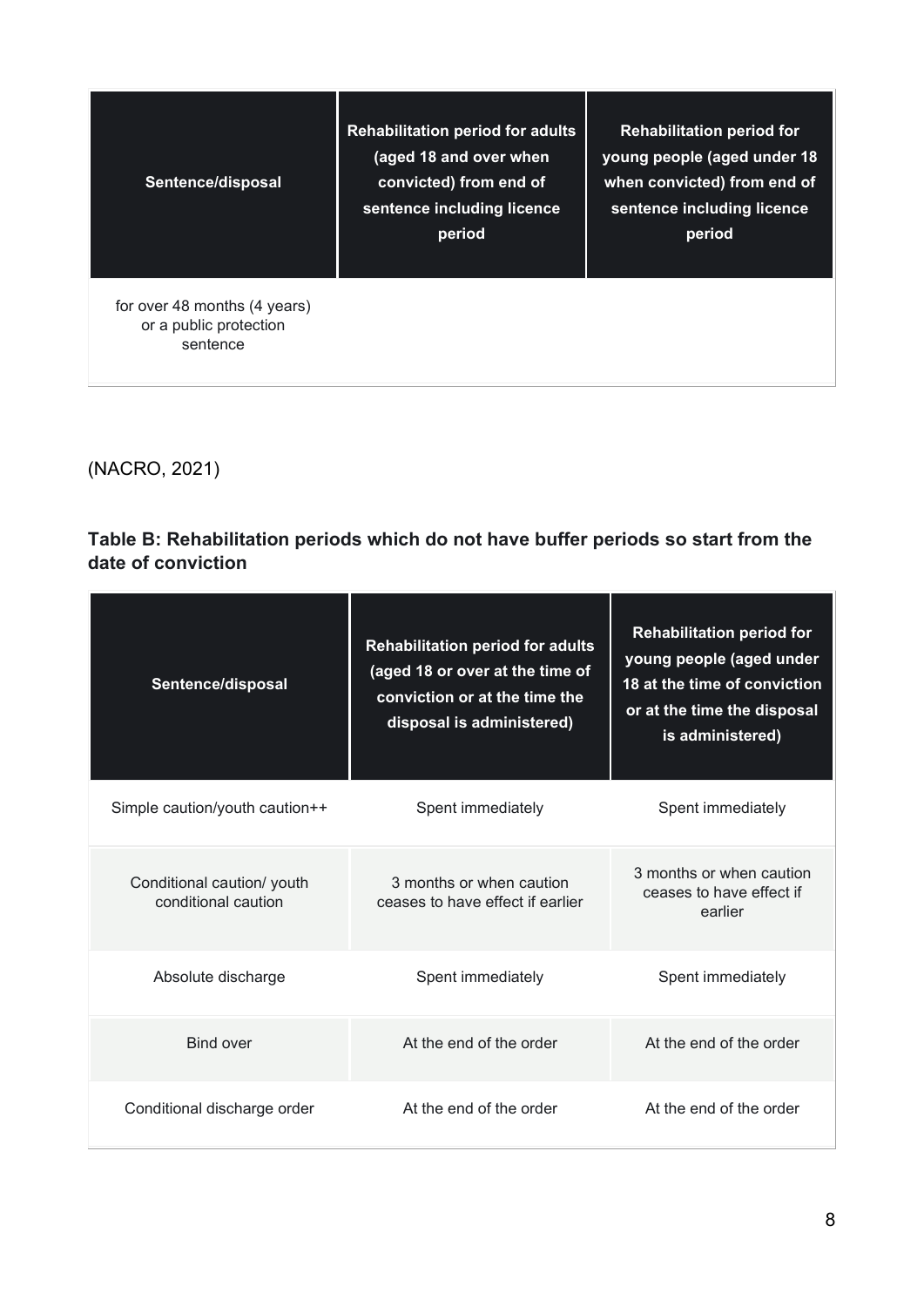| Sentence/disposal       | <b>Rehabilitation period for adults</b><br>(aged 18 or over at the time of<br>conviction or at the time the<br>disposal is administered) | <b>Rehabilitation period for</b><br>young people (aged under<br>18 at the time of conviction<br>or at the time the disposal<br>is administered) |
|-------------------------|------------------------------------------------------------------------------------------------------------------------------------------|-------------------------------------------------------------------------------------------------------------------------------------------------|
| $Fine++$                | 1 year                                                                                                                                   | 6 months                                                                                                                                        |
| Compensation order++++  | When paid in full                                                                                                                        | When paid in full                                                                                                                               |
| Attendance centre order | At the end of the order                                                                                                                  | At the end of the order                                                                                                                         |
| Care order              | When order ceases to have<br>effect                                                                                                      | When order ceases to<br>have effect                                                                                                             |
| Confiscation order      | When order ceases to have<br>effect                                                                                                      | When order ceases to<br>have effect                                                                                                             |
| Forfeiture order        | When order ceases to have<br>effect                                                                                                      | When order ceases to<br>have effect                                                                                                             |
| Hospital order          | When order ceases to have<br>effect                                                                                                      | When order ceases to<br>have effect                                                                                                             |
| Referral order          | At the end of the order                                                                                                                  | At the end of the order                                                                                                                         |
| Relevant order+++++     | When order ceases to have<br>effect                                                                                                      | When order ceases to<br>have effect                                                                                                             |
| Reparation order        | Spent immediately                                                                                                                        | Spent immediately                                                                                                                               |
| Disqualifications       | When order ceases to have<br>effect                                                                                                      | When order ceases to<br>have effect                                                                                                             |
| Endorsements            | 5 years                                                                                                                                  | $2\frac{1}{2}$ years                                                                                                                            |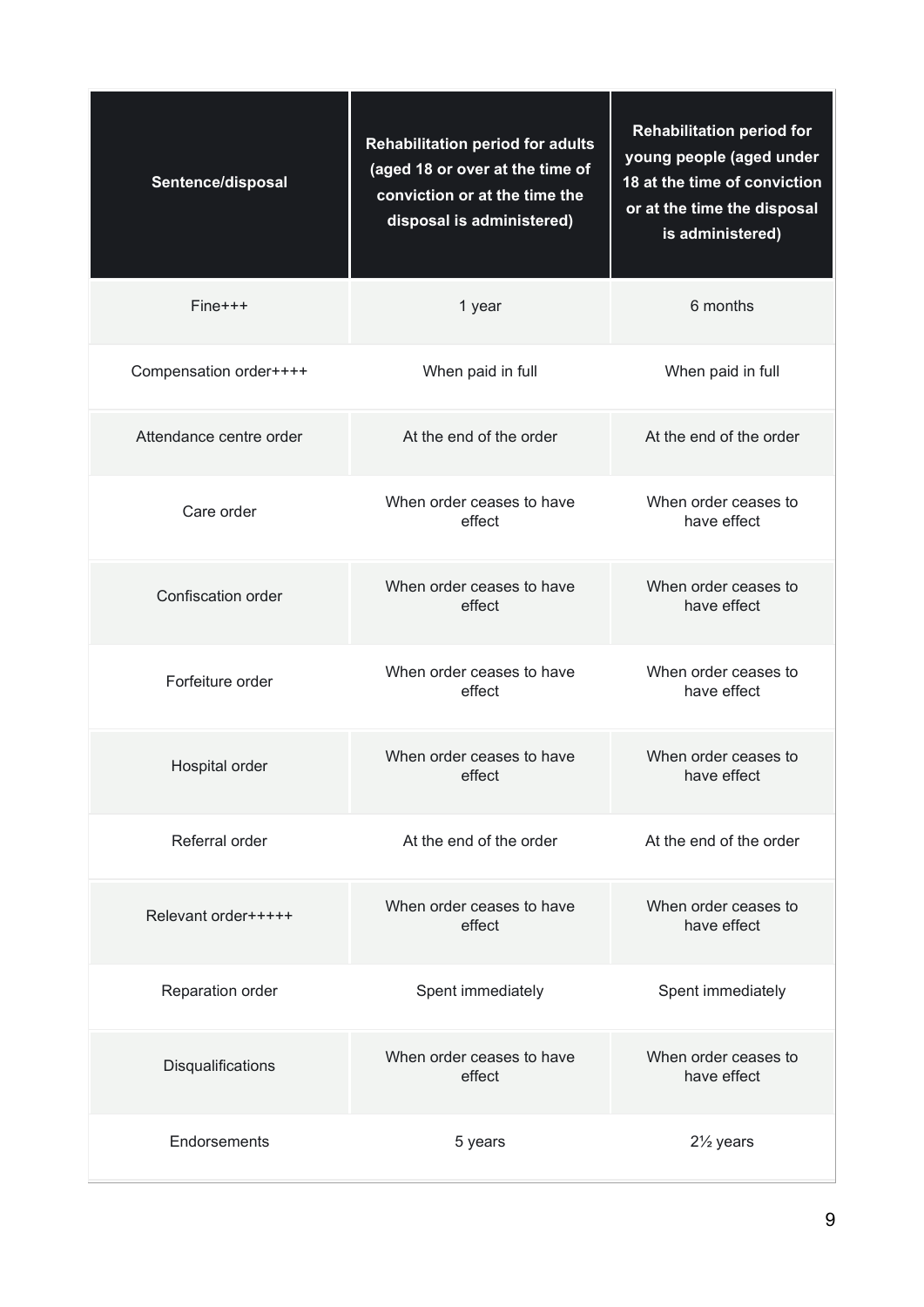## (NACRO, 2021)

#### **Table C: Alternatives to Prosecution**

| Sentence/disposal | <b>Buffer period for adults (aged</b><br>18 and over when convicted)<br>from end of sentence<br>including licence period | <b>Buffer period for young people</b><br>(aged under 18 when<br>convicted) from end of<br>sentence including licence<br>period |
|-------------------|--------------------------------------------------------------------------------------------------------------------------|--------------------------------------------------------------------------------------------------------------------------------|
| Category 1 AtPs*  | Spent immediately                                                                                                        | Spent immediately                                                                                                              |
| Category 2 AtPs   | 3 months                                                                                                                 | 3 months                                                                                                                       |

\*Category 1 AtPs are warnings given by a constable or a procurator fiscal and fixed penalty notices given under s. 129 of the Antisocial Behaviour (Scotland) Act 2004. All others are Category 2 AtPs.

(NACRO, 2021)

#### **Exclusions and Exemptions**

Exclusions and exemptions in legislation allow the police to protect the public and most vulnerable by ensuring that we furnish the Licensing Committee with a complete picture of an individual's suitability to hold certain licenses. However, please note that the exclusions and exemptions apply only to Taxi and Private Hire Licenses.

Therefore, in relation to any other licence application governed by Civic Government (Scotland) Act 1982, Police Scotland cannot lawfully disclose a protected conviction.

There are no exclusions or exemptions permitted under any legislation relating to Landlord Registration, or HMO Licensing. Therefore, for those applications, Police Scotland can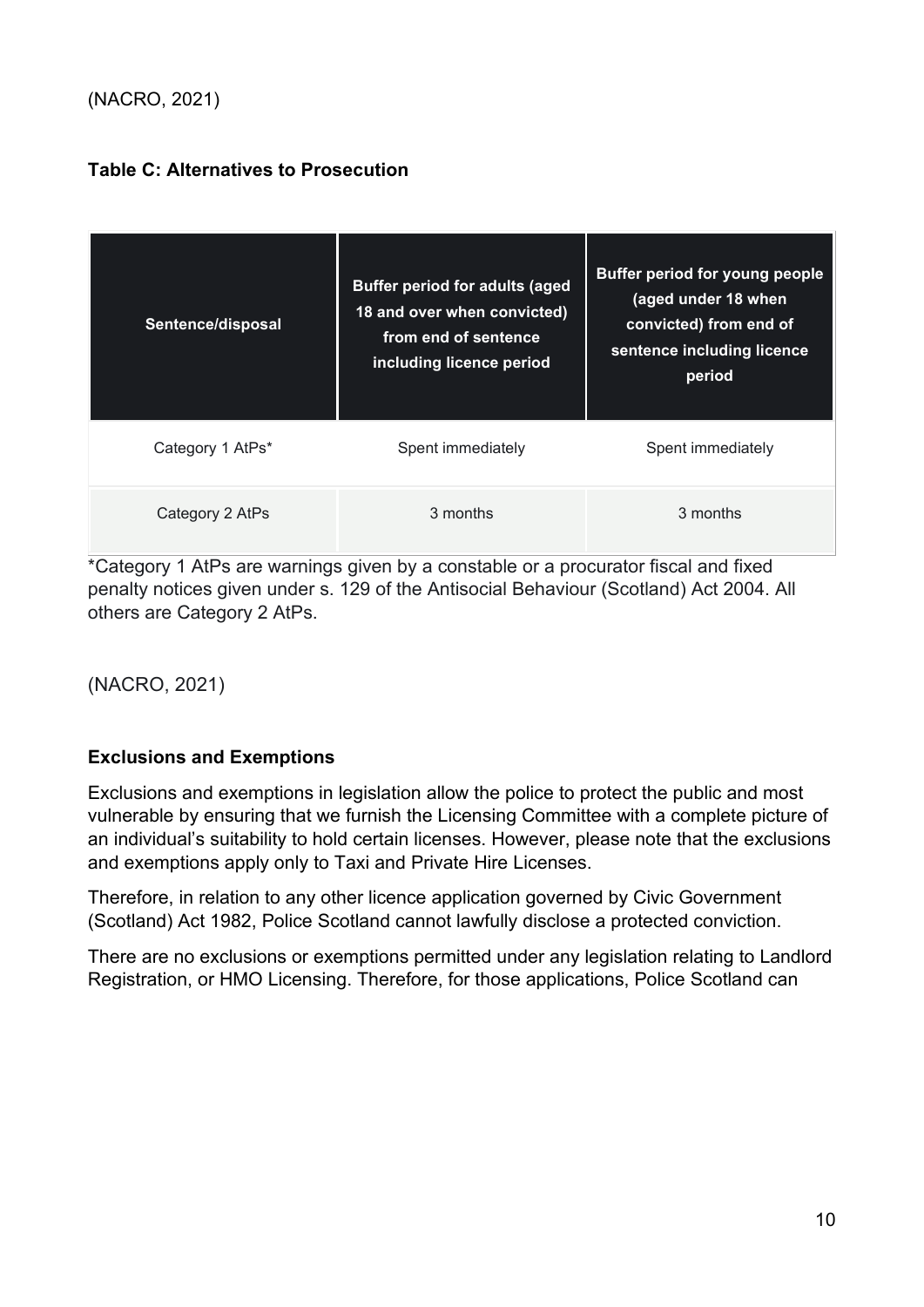again only disclose un-protected convictions to the Committee to assist them in their decision making process.

The disclosure of a conviction by an applicant that, upon review by Police Licensing, is actually considered protected, still cannot be legally disclosed by the Police, despite the applicant's initial disclosure on an application form.

#### **Sexual Offences**

It may be pertinent to note that Rehabilitation of Offenders Act is also relevant to offences considered 'sexual offences'. If a person is placed on the Sex Offenders Register, this is not considered as a 'relevant order' referred to in Table 3, therefore the disclosure of sexual offences are subject to the same protections given by the act. For example, if a person is convicted of a 'sexual offence' and sentenced to a fine, and placed on the Sex Offender's Register for 2 years, the offence becomes protected after 1 year, as that is the disclosure period for a fine. Therefore, an applicant can be on the Sex Offenders Register, but have no disclosable convictions. There is no legislation that requires applicants to disclose registration requirements of this nature.

#### **Liquor Licensing**

Whilst I appreciate liquor licensing does not fall under the remit of the Licensing Sub-Committee, for your information, due to legislation contained within Licensing (Scotland) Act 2005, the new disclosure periods do not apply to liquor licensing at this time. Further legislation is required to enable this change to take effect for liquor licensing and therefore the previous disclosure periods still apply.

#### **Conclusion**

Edinburgh's Police Licensing Department will continue to work closely with City of Edinburgh Council Licensing Department and Licensing Sub Committee however, we must strictly adhere to relevant legislation when disclosing information. Failure to do so may be an offence under Data Protection Act.

I can also report that a robust and thorough regime remains in place between Police and Council Licensing Departments, to assess all applications and ensure relevant and accurate information is provided timeously to the Committee to assist in the decision making process in relation to the 'fit and proper person' test.

I hope the above information is of use in informing the Committee of possible reasons in a reduction in Police representations outlining convictions, as well as explaining why, in some cases, Police will not comment on a conviction, despite the applicant disclosing it.

Reported for your information.

Yours faithfully

Sgt Marc Copland Liquor and Civic Licensing Dept.